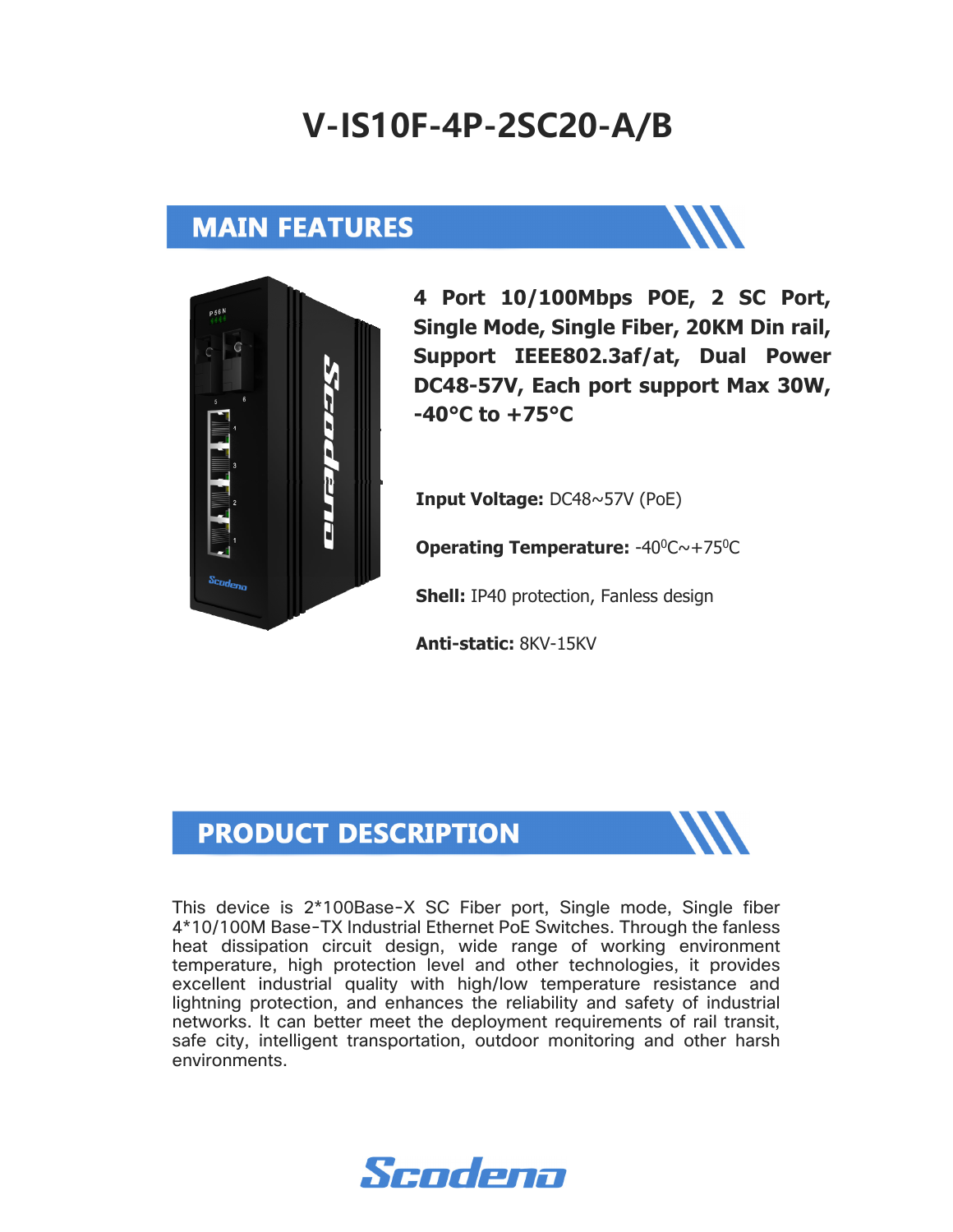Also known as Industrial Ethernet Switch, which is an Ethernet switch device used in industrial control. Due to the adopted network standard, it is open, widely used, and inexpensive. It uses a transparent and unified TCP/IP protocol. The network has become the main communication standard in the field of industrial control.

Industrial switches feature carrier-grade performance to withstand harsh environments. With a wide range of products and flexible port configurations, it can meet the needs of various industrial fields. The product features a wide temperature design with a protection rating of no less than IP30 and supports standard and proprietary ring redundancy protocols

## **KEY FEATURES**





operating temperature

Surge protection for power



Surge protection for Ethernet port

Dual Power Supply **IEEE 802.3af/802.3at** 

#### **DIP SWITCH**





| $1$ C/D | Remote PD Reset                |
|---------|--------------------------------|
| 2 LGY   | Standard/Non-standard PoE Mode |
| 3 VLAN  | <b>Port Isolation</b>          |
| 4 RST   | Reset                          |

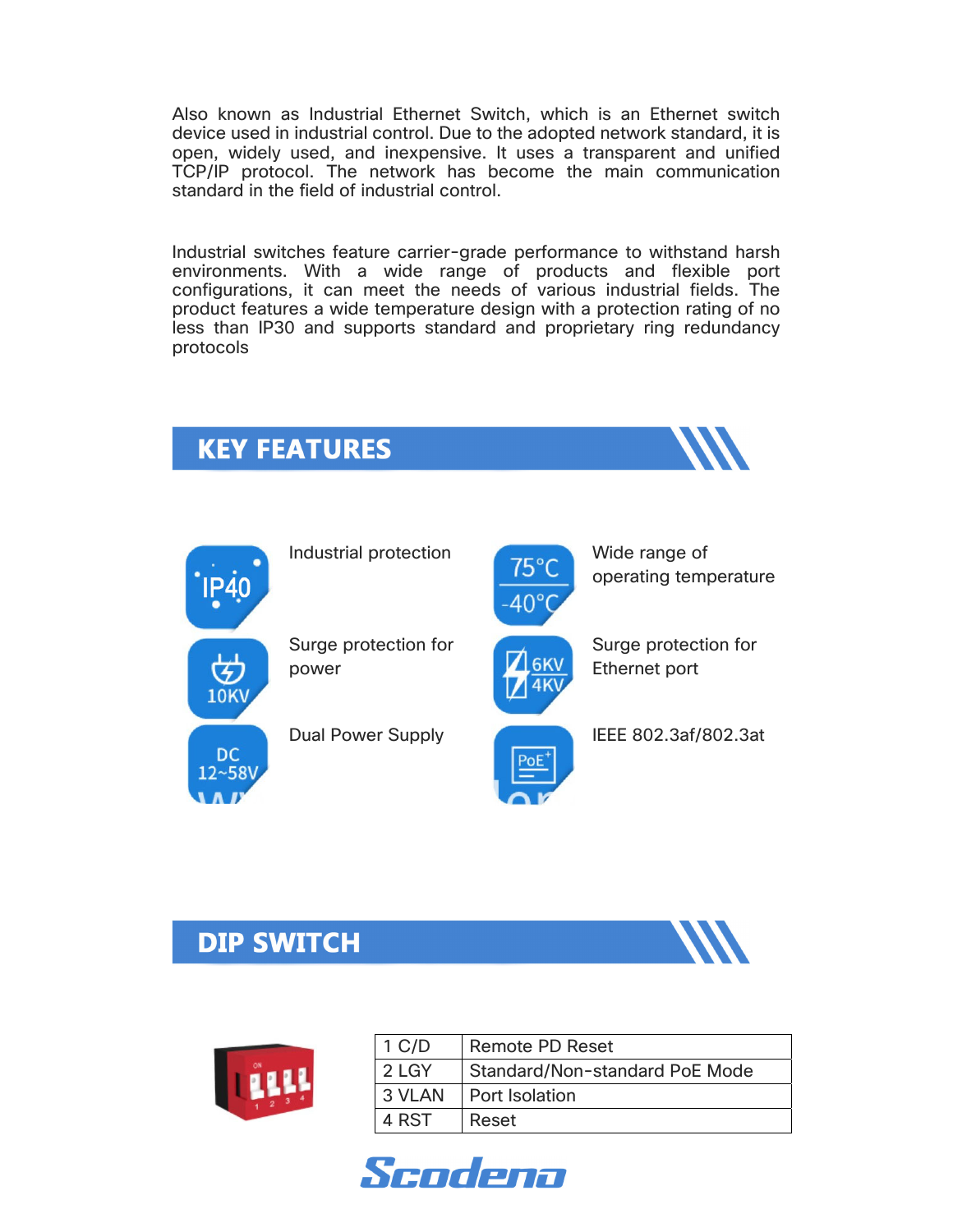# **PRODUCT PARAMETERS**

| <b>Description</b>                            | <b>Specifications</b>            |
|-----------------------------------------------|----------------------------------|
| <b>Provider Mode Ports</b>                    |                                  |
| <b>Fixed port</b>                             | 2*100 Base-FX SC, 4*10/100Base-  |
|                                               | <b>TX</b>                        |
| Power interface                               | Phoenix terminal, redundant dual |
|                                               | power supply                     |
| <b>LED Indicators</b>                         | PWR, OPT, NMC, ALM               |
| <b>DIP Switch</b>                             |                                  |
| 1 C/D                                         | <b>Remote PD Reset</b>           |
| 2 LGY                                         | Stand/Non-standard PoE Mode      |
| 3 VLAN                                        | Port Isolation                   |
| 4 RST                                         | <b>Reset</b>                     |
| <b>Cable type &amp; Transmission distance</b> |                                  |
| Twisted-pair                                  | 0-100m (CAT5e, CAT6)             |
| Monomode optical fiber                        | 20KM SMF                         |
| <b>Electrical Specifications</b>              |                                  |
| Input voltage                                 | DC48~57V (PoE)                   |
| <b>Total Power consumption</b>                | Total power<126W                 |
| <b>Voltage Alarm</b>                          | Support                          |
| <b>Network Topology</b>                       |                                  |
| Ring topology                                 | Unsupport                        |
| Star topology                                 | Support                          |
| Bus topology                                  | Support                          |
| <b>Tree Topology</b>                          | Support                          |
| Hybrid topology                               | Support                          |
| <b>Layer 2 Switching</b>                      |                                  |
| Switching capacity                            | 14G                              |
| Packet forwarding rate                        | 10.416Mpps                       |
| Mac address table                             | 8K                               |
| <b>Buffer</b>                                 | 1M                               |
| Forwarding delay                              | $\overline{\text{5}}$ us         |
| MDX/MIDX                                      | Support                          |
| Flow control                                  | Support                          |
| Jumbo Frame                                   | 2K Bytes<br>Support              |
| WatchDog                                      | Support                          |
| Port Isolation                                |                                  |
| PoE                                           |                                  |

**WA** 

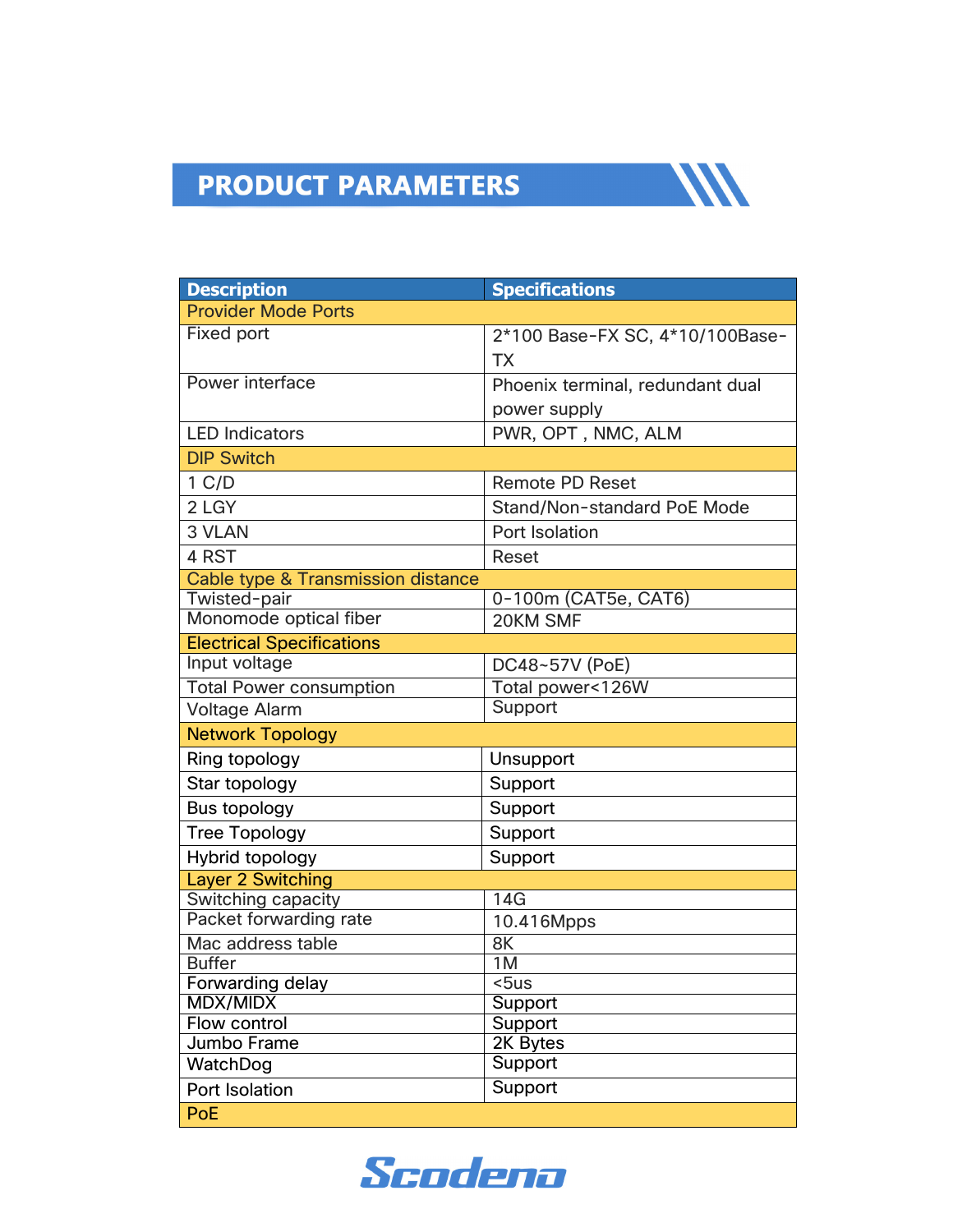| PoE port                            | $\overline{1} - 4$                                                                      |  |  |
|-------------------------------------|-----------------------------------------------------------------------------------------|--|--|
| <b>PoE Protocol</b>                 | 802.3af, 802.3at                                                                        |  |  |
| Pin Assignment                      | 1,2,3,6                                                                                 |  |  |
| PoE Mode                            | Standard & non-standard are                                                             |  |  |
|                                     | supported                                                                               |  |  |
| <b>Remote PD Reset</b>              | Supported                                                                               |  |  |
| <b>Environment</b>                  |                                                                                         |  |  |
| Operating temperature               | $-40^{\circ}$ C ~ + 75°C<br>The device is tested for 4 hours at<br>temperatures in 85°C |  |  |
| Storage temperature                 | $-40^{\circ}$ C ~ +85 $^{\circ}$ C                                                      |  |  |
| <b>Relative humidity</b>            | 5%~95% non-condensing                                                                   |  |  |
| Thermal methods<br><b>MTBF</b>      | Fanless design, natural cooling<br>100,000 hours                                        |  |  |
| <b>EMC &amp; INGRESS PROTECTION</b> |                                                                                         |  |  |
| <b>IP Level</b>                     | <b>IP40</b>                                                                             |  |  |
| Surge protection of Power           | IEC 61000-4-5 Level X (6KV/6KV)                                                         |  |  |
|                                     | (8/20us)                                                                                |  |  |
| Surge protection of Ethernet port   | IEC 61000-4-5 Level X (4KV/4KV)                                                         |  |  |
|                                     | (10/700us)                                                                              |  |  |
| RS                                  | IEC 61000-4-3 Level 3 (10V/m)                                                           |  |  |
| EFI                                 | IEC 61000-4-4 Level 3 (1V/2V)                                                           |  |  |
| $\overline{\text{CS}}$              | IEC 61000-4-6 Level 3 (10V/m)                                                           |  |  |
| <b>PFMF</b>                         | IEC 61000-4-8 Level 4 (30A/m)                                                           |  |  |
| DIP                                 | IEC 61000-4-11 Level 3 (10V)                                                            |  |  |
| <b>ESD</b>                          | IEC 61000-4-2 Level 4 (8K/15K)                                                          |  |  |
| Free fall                           | 0.5 <sub>m</sub>                                                                        |  |  |
| <b>Mechanical Dimensions</b>        |                                                                                         |  |  |
| <b>Product size</b>                 | 143X104X48mm                                                                            |  |  |
| <b>Installation Method</b>          | DIN rail                                                                                |  |  |
| Weight                              | 0.6 <sub>K</sub>                                                                        |  |  |
| <b>Authentication</b>               |                                                                                         |  |  |
| <b>Authentication</b>               | <b>CCC/CE/FCC/RoHS</b>                                                                  |  |  |
| <b>Accessories</b>                  |                                                                                         |  |  |
| <b>Accessories</b>                  | Device, Terminals, Specification,                                                       |  |  |
|                                     | Certificate, power adapter(optional)                                                    |  |  |

## **ORDERING INFORMATION**



| <b>Switch</b>         |                                                      |
|-----------------------|------------------------------------------------------|
| <b>Product number</b> | <b>Product description</b>                           |
| $V$ -IS10F-4P-        | 4 Port 10/100Mbps POE2 SC Port, Single Mode,         |
| 2SC20-A               | Single Fiber, 20KM Din rail, Support IEEE802.3af/at, |